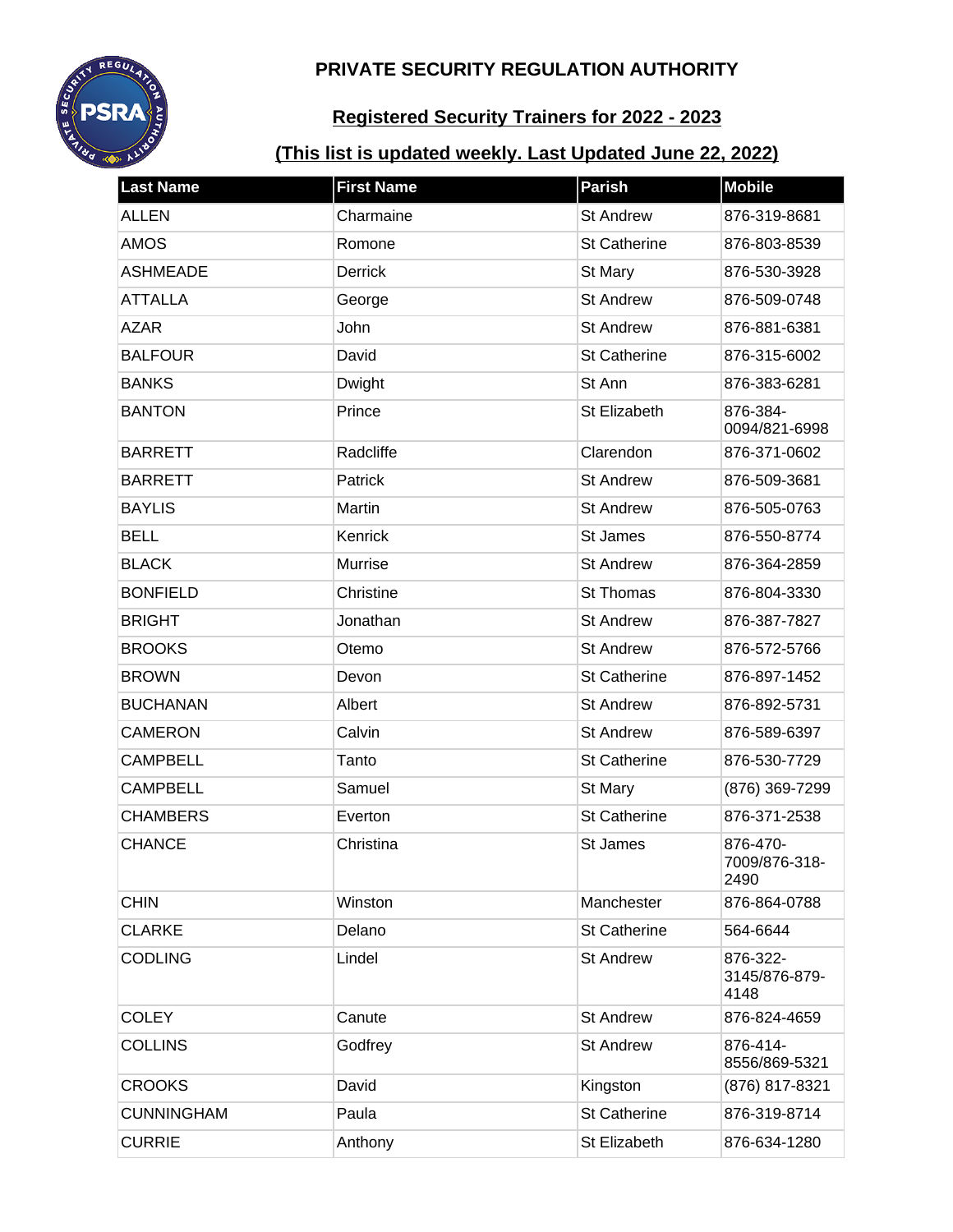

# **Registered Security Trainers for 2022 - 2023**

| <b>Last Name</b>   | <b>First Name</b> | <b>Parish</b>       | <b>Mobile</b>             |
|--------------------|-------------------|---------------------|---------------------------|
| <b>DALE</b>        | Sharon            | <b>St Andrew</b>    | 876-817-0635              |
| <b>DANIELS</b>     | Glendon           | <b>St Catherine</b> | 876-845-1234              |
| <b>DAVIDSON</b>    | Dalton            | St Ann              | (876) 862-4244            |
| <b>DIXON</b>       | Courtney          | St James            | 876-550-7879              |
| <b>DOUGLAS</b>     | Javon             | <b>St Andrew</b>    | 876-566-3756              |
| <b>DWYER</b>       | Winston           | <b>St Andrew</b>    | 876-267-2187              |
| <b>ELLISON</b>     | Arlene            | Kingston            | 876-410-9771              |
| <b>ENGLISH</b>     | Stephen           | <b>St Thomas</b>    | 876-344-0402              |
| <b>EWEN</b>        | Roy               | <b>St Andrew</b>    | 876-513-6221              |
| <b>FARQUHARSON</b> | Khaneel           | St Elizabeth        | 876-535-<br>8794/447-9638 |
| <b>FERGUSON</b>    | Lorane            | <b>St Catherine</b> | 876-373-5480              |
| <b>FORSYTHE</b>    | Andrew            | St James            | 876-407-1732              |
| <b>FRANCIS</b>     | Tavener           | Clarendon           | 876-545-8037              |
| <b>FRANCIS</b>     | Sean              | <b>St Catherine</b> | 876-545-4606              |
| <b>FRATER</b>      | Wycliffe          | Clarendon           | 876-210-1370              |
| <b>FROOME</b>      | Orville           | <b>St Catherine</b> | 822-8554/869-<br>6538     |
| <b>GOBERN</b>      | <b>Desiree</b>    | Trelawny            | 876-824-0918              |
| <b>GORDON</b>      | Andrew            | Kingston            | 1876-389-9595             |
| <b>GORDON</b>      | Tacha-Gay         | Manchester          | 876-218-4109              |
| <b>GORDON</b>      | Courtney          | <b>St Catherine</b> | 876-532-5872              |
| <b>GORDON</b>      | Kezzon            | <b>St Catherine</b> | 876-919-3229              |
| <b>GRACEY</b>      | Ramon             | St James            | 876-837-6006              |
| <b>GRAHAM</b>      | Barrington        | <b>St Andrew</b>    | 876-407-6924              |
| <b>GRANNUM</b>     | Alton             | <b>St Andrew</b>    | 876-545-1214              |
| <b>GRANT</b>       | Hudson            | <b>St Andrew</b>    | 876-344-1250              |
| <b>GRANT</b>       | Otis              | <b>St Catherine</b> | 876-336-8601              |
| <b>GREEN</b>       | Noel              | <b>St Catherine</b> | 876-808-<br>8436/294-1718 |
| <b>GUSCOTT</b>     | Eric              | <b>St Andrew</b>    | 876-799-3172              |
| <b>HALL</b>        | Kimberley         | <b>St Andrew</b>    | 876-648-<br>6179/469-2048 |
| <b>HALSALL</b>     | Herral            | Kingston            | 876-818-0868              |
| <b>HAUGHTON</b>    | Eccleston         | St James            | 876-997-6697              |
| <b>HENRY</b>       | Tashanna          | <b>St Catherine</b> | 876-412-9245              |
| <b>HOILETT</b>     | Andre             | St Ann              | (876) 429-1043            |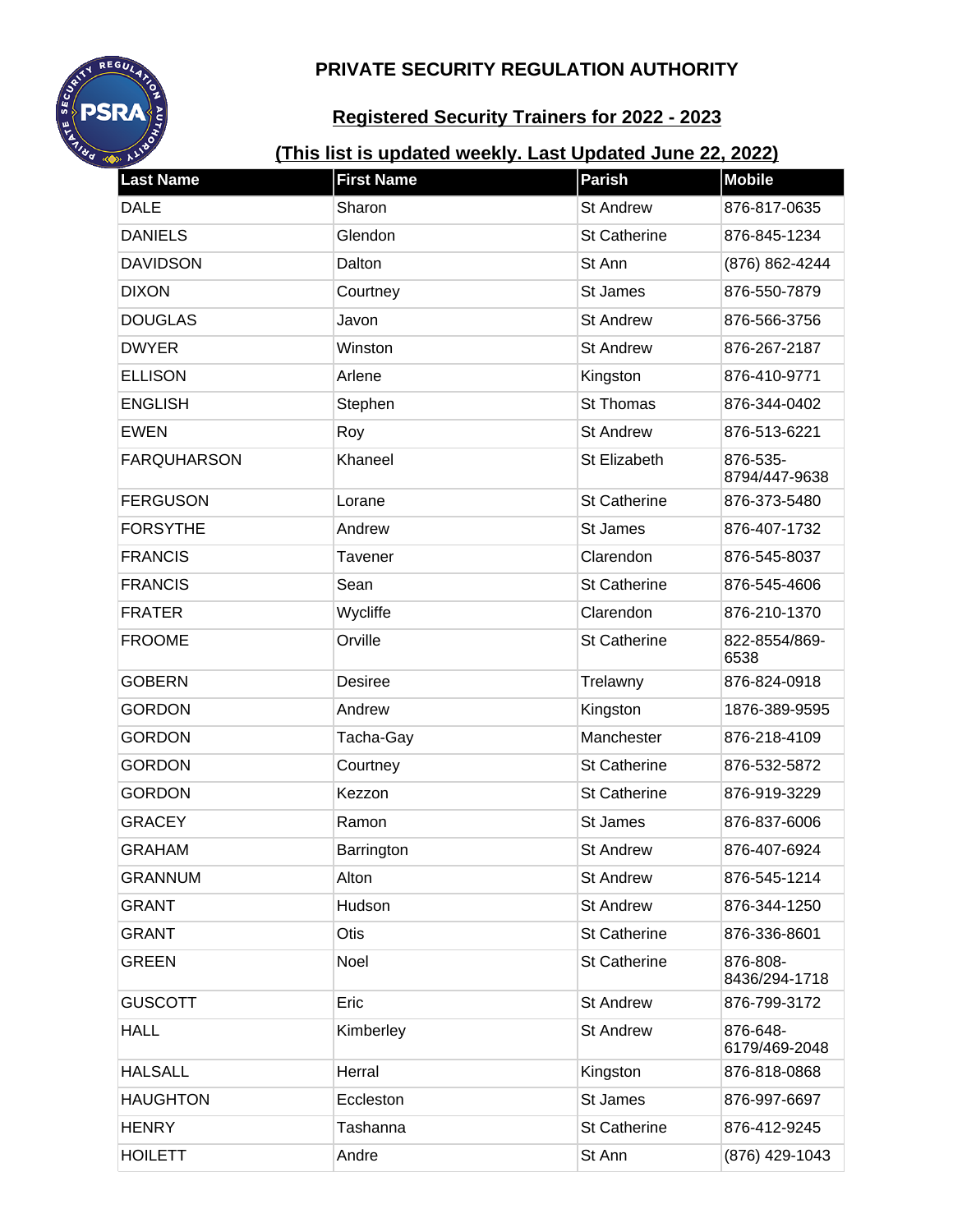

# **Registered Security Trainers for 2022 - 2023**

| <b>Last Name</b>  | <b>First Name</b> | <b>Parish</b>       | <b>Mobile</b>                     |
|-------------------|-------------------|---------------------|-----------------------------------|
| <b>HOLMES</b>     | Krisho            | St Catherine        | 876-566-7144                      |
| <b>HOWELL</b>     | Delroy            | St Ann              | 876-567-2356                      |
| <b>HUTCHINSON</b> | Victor            | St Thomas           | 876-703-<br>4610/876-469-<br>2721 |
| <b>JACKSON</b>    | Michael           | <b>St Catherine</b> | 876-450-8294                      |
| <b>JACKSON</b>    | Shana             | Hanover             | 876 425-2362                      |
| <b>JAMES</b>      | Zedroy            | Westmoreland        | 876-870-1373                      |
| <b>JAMES</b>      | Colin             | St Ann              | 876-829-<br>8837/876-423-<br>7614 |
| <b>JOHNSON</b>    | Alvin             | St Ann              | 876-427-2498                      |
| <b>JOHNSON</b>    | Courtney          | St James            | 876-298-6543                      |
| <b>JONES</b>      | Curtis            | St Mary             | 876-843-6360                      |
| <b>JONES</b>      | Astley            | Kingston            | 876-564-8165                      |
| <b>KIRLEW</b>     | Stephanie         | Westmoreland        | 876-372-4264                      |
| <b>KIRLEW</b>     | <b>Brandon</b>    | Westmoreland        | 876-355-0759                      |
| <b>KNIGHT</b>     | <b>Ezekiel</b>    | <b>St Andrew</b>    | 876-295-<br>5627/439-5599         |
| <b>LAMEY</b>      | Calvin            | St James            | 876-214-3593                      |
| <b>LAMEY</b>      | Marilyn           | St James            | 876-501-7472                      |
| LAMMIE            | Alexander         | St Ann              | (876)369-6785                     |
| LATHAM            | Colin             | <b>St Andrew</b>    | 876-434-4133                      |
| <b>LAWRENCE</b>   | Javane            | Kingston            | 876-553-4892                      |
| <b>LEWARS</b>     | Roosevelt         | <b>St Catherine</b> | 876-449-0761                      |
| <b>LINDO</b>      | Lemuel            | <b>St Andrew</b>    | 876-634-7839                      |
| <b>LINTON</b>     | Amos              | St Ann              | 876-467-<br>5945/850-6030         |
| <b>LLOYD</b>      | Merrick           | Kingston            | 876-357-1555                      |
| <b>LUMSDEN</b>    | Clifton           | <b>St Andrew</b>    | 876-836-5600                      |
| <b>MAHFOOD</b>    | Derrick           | <b>St Andrew</b>    | (876) 298-6855                    |
| <b>MARSHALL</b>   | Lenworth          | <b>St Andrew</b>    | 876-773-5814                      |
| <b>MARTIN</b>     | Prince            | Kingston            | 876-824-<br>3643/402-8241         |
| <b>MAYE</b>       | Christopher       | <b>St Andrew</b>    | 876-826-0358                      |
| <b>MCDONALD</b>   | Patrick           | Kingston            | 876-361-3530                      |
| <b>MCLEAN</b>     | Gregory           | Clarendon           | 876-429-1810                      |
| <b>MCLEAN</b>     | George            | <b>St Andrew</b>    | 876-871-8480                      |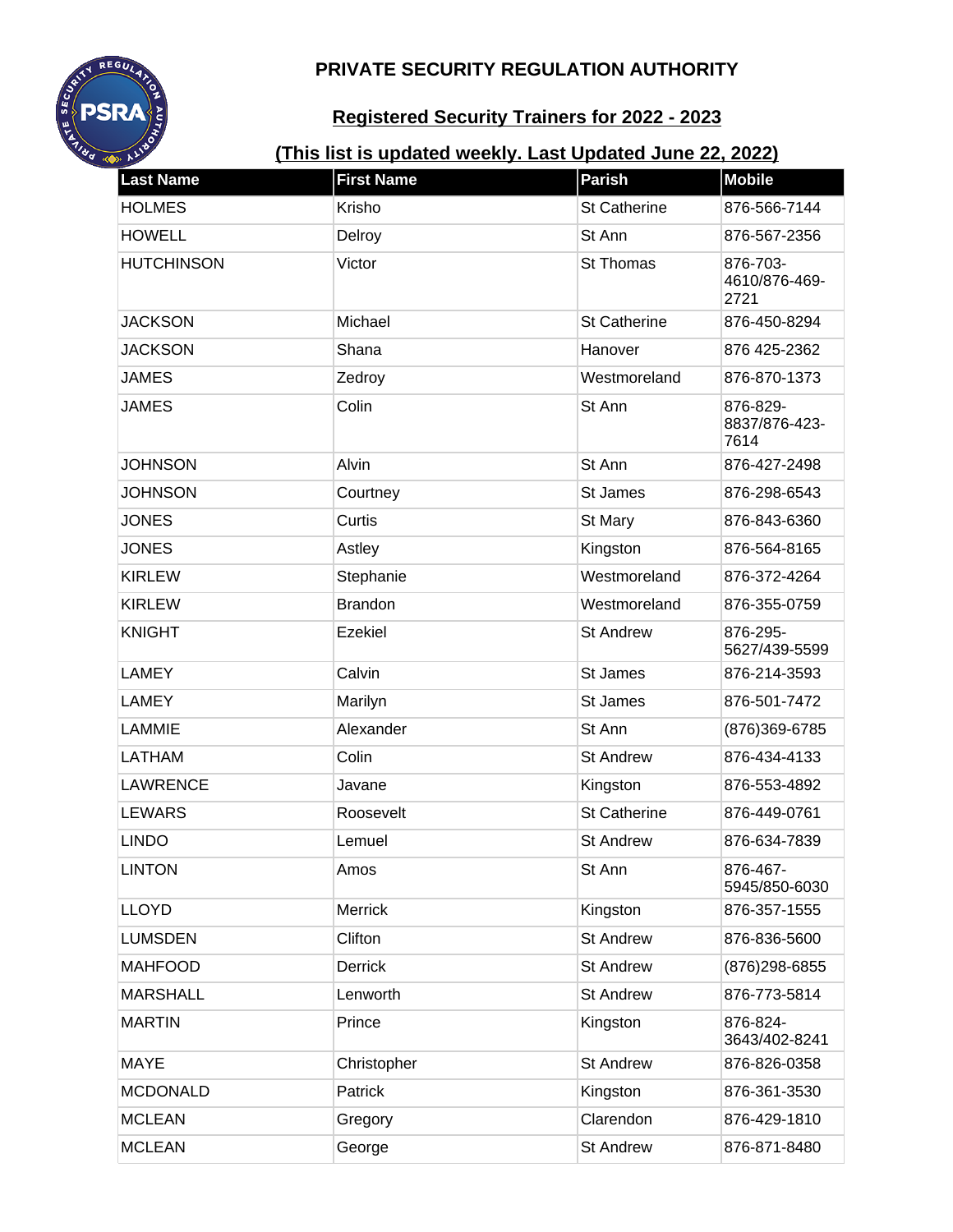

# **Registered Security Trainers for 2022 - 2023**

| <b>Last Name</b>     | <b>First Name</b> | <b>Parish</b>       | <b>Mobile</b>                  |
|----------------------|-------------------|---------------------|--------------------------------|
| <b>MCLEAN-DENNIS</b> | Judith            | <b>St Catherine</b> | 876-864-2167                   |
| <b>MCLEOD</b>        | Dwayne            | Kingston            | 876-330-1027                   |
| <b>MCMELLION</b>     | Christopher       | St James            | 876-336-0738                   |
| <b>MILLER</b>        | Robert            | St Catherine        | (876) 423-5014                 |
| <b>MILLS</b>         | Euken             | Kingston            | 876-564-8482                   |
| <b>MORALES</b>       | Keith             | Clarendon           | 876-237-6238                   |
| <b>MORGAN</b>        | Courtney          | <b>St Catherine</b> | 876-442-7539                   |
| <b>MORGAN</b>        | Sheldon           | <b>St Andrew</b>    | 876-870-8954                   |
| <b>MORRISON</b>      | Roan              | Manchester          | 876-961-2012,<br>876-784-881   |
| <b>MURPHY</b>        | Garey             | <b>St Catherine</b> | 876-396-1370                   |
| <b>MURRAY</b>        | Diedria           | St James            | 876-819-5738                   |
| <b>MURRAY</b>        | Kamarah           | Kingston            | 876-379-7772                   |
| <b>MYRIE</b>         | Heleneta          | <b>St Andrew</b>    | 876-382-9534                   |
| <b>NELSON</b>        | Lawrence          | <b>St Andrew</b>    | (876)509-3272                  |
| <b>NELSON</b>        | Hilroy            | Manchester          | 876-564-5520                   |
| <b>NELSON</b>        | Denis             | <b>St Andrew</b>    | 876-381-1131                   |
| <b>OVERTON</b>       | George            | <b>St Andrew</b>    | 876-819-0947                   |
| <b>PAISLEY</b>       | Mickoyon          | <b>St Catherine</b> | 876-864-2946                   |
| <b>PECK</b>          | David             | St James            | 876-579-7833                   |
| <b>PHILLIPS</b>      | Everton           | St Ann              | 876-360-4743                   |
| <b>POWELL</b>        | <b>Basil</b>      | St Thomas           | 876-350-<br>5886/564-5749      |
| <b>REESE</b>         | Richard           | <b>St Andrew</b>    | 876-364-6619                   |
| <b>REID</b>          | Lorenzo           | <b>St Catherine</b> | 876-778-4317                   |
| <b>REID</b>          | Sylvester         | Clarendon           | 876-322-9948                   |
| <b>REID</b>          | Doshaine          | <b>St Andrew</b>    | 876-896-9417                   |
| <b>REID</b>          | Joan              | <b>St Andrew</b>    | 876-291-2220                   |
| <b>REYNOLDS</b>      | George            | <b>St Andrew</b>    | (876) 310-4021                 |
| <b>RICHARDS</b>      | John              | <b>St Andrew</b>    | 383-5124                       |
| <b>RICHARDS</b>      | Fiona             | <b>St Andrew</b>    | 876-778-7509                   |
| <b>RICHARDS</b>      | Lennon            | St Ann              | 876-416-7649                   |
| <b>ROBERTS</b>       | Chase             | Portland            | $(876) 858 -$<br>2748/530-6061 |
| <b>ROBINSON</b>      | Tamara            | St Catherine        | 876-383-4505                   |
| <b>ROBINSON</b>      | Richard           | St Catherine        | 876-341-7605                   |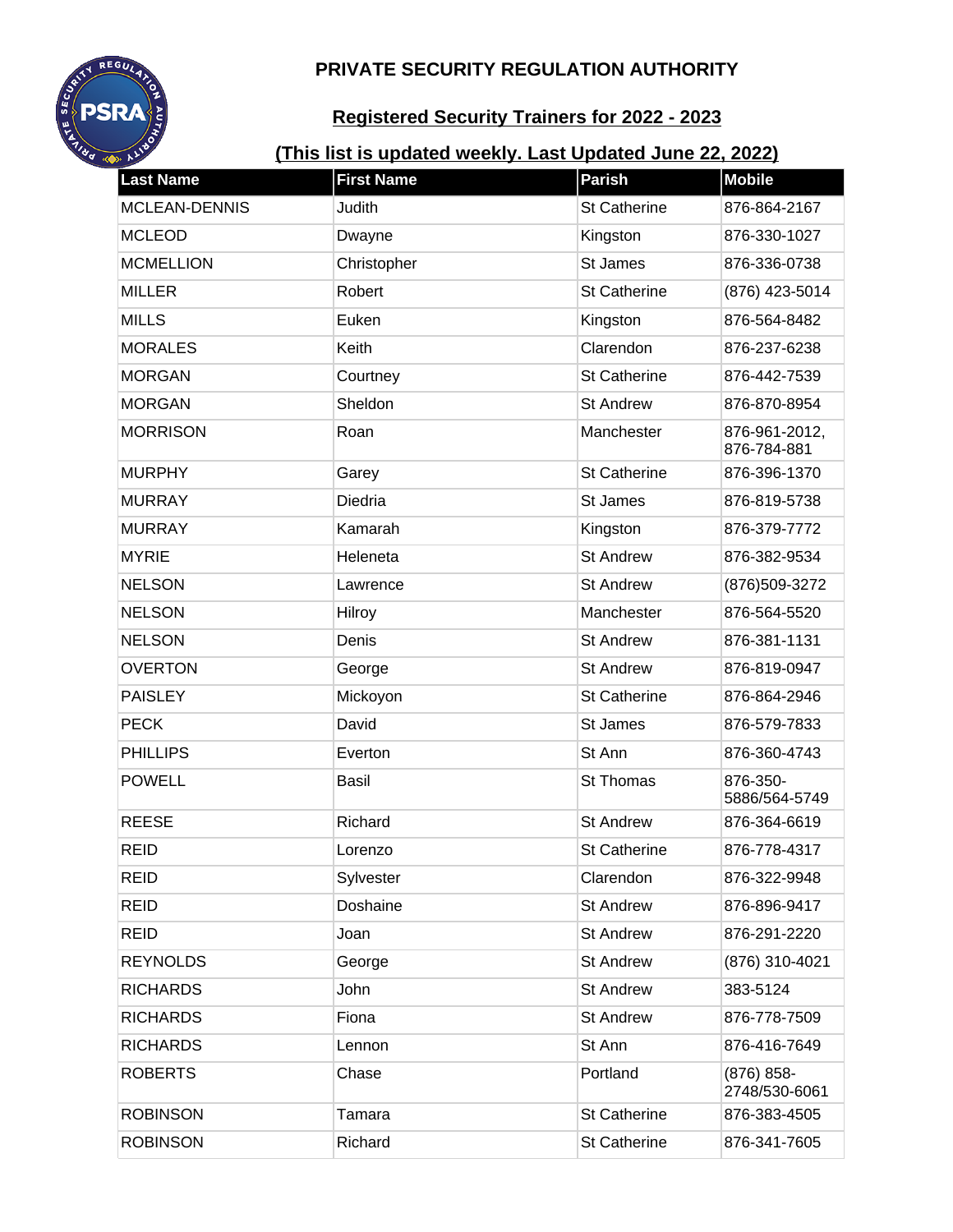

# **Registered Security Trainers for 2022 - 2023**

| <b>Last Name</b>   | <b>First Name</b> | <b>Parish</b>       | <b>Mobile</b>                     |
|--------------------|-------------------|---------------------|-----------------------------------|
| <b>RODNEY</b>      | Anthony           | St James            | 876-561-4740                      |
| <b>ROSE</b>        | Krishna           | <b>St Andrew</b>    | 876-547-<br>1840/876-393-<br>9700 |
| <b>ROSE</b>        | Kevin             | St Ann              | 876-995-7989                      |
| SALMON-CLARKE      | Kartya            | <b>St Catherine</b> | 876564-2550                       |
| <b>SAMPSON</b>     | <b>Brook</b>      | <b>St Catherine</b> | 876-513-6600                      |
| <b>SAMUELS</b>     | Vernal            | St James            | 876-379-<br>2420/876-564-<br>4710 |
| <b>SENIOR</b>      | Theodore          | St Ann              | 876-315-5619                      |
| <b>SIMPSON</b>     | Javan             | <b>St Andrew</b>    | 876-433-9399                      |
| <b>SIMPSON</b>     | Andrae            | <b>St Catherine</b> | (876) 325-0691                    |
| <b>SMALL</b>       | Damian            | <b>St Andrew</b>    | 876-321-4335                      |
| <b>SMILEY</b>      | Tracyann          | St Ann              | 876-350-2301                      |
| <b>SMILEY</b>      | Oswald            | <b>St Catherine</b> | 876-362-0670                      |
| <b>SMITH</b>       | Damion            | <b>St Catherine</b> | 876874-0292                       |
| <b>SMITH</b>       | Solomon           | <b>St Catherine</b> | 876-440-6300                      |
| SPARKES-LEVY       | Sophia            | <b>St Catherine</b> | 876-818-8936                      |
| <b>STAPLES</b>     | Augustus          | <b>St Andrew</b>    | 876-443-1950                      |
| <b>STEWART</b>     | Dameion           | St James            | 876-296-<br>3931/876-405-<br>9853 |
| <b>TAYLOR</b>      | Alford            | <b>St Catherine</b> | 876-584-5158                      |
| <b>THOMAS</b>      | Andrew            | Clarendon           | (876) 855-9693                    |
| <b>THOMPSON</b>    | Alexander         | <b>St Catherine</b> | 876-383-6340                      |
| THOMPSON           | Ivanhoe           | St Andrew           | 876-970-4638                      |
| <b>TOMLINSON</b>   | <b>Bryan</b>      | Westmoreland        | 876-352-8780                      |
| <b>TOMLINSON</b>   | Dave              | Manchester          | 876-224-5500                      |
| <b>TRENCHFIELD</b> | Filbert           | St Thomas           | 876-428-5651                      |
| <b>VASSELL</b>     | Ruel              | <b>St Catherine</b> | 876774-4869                       |
| <b>VASSELL</b>     | Nathesha          | St James            | 876-436-9618                      |
| <b>VIRGO</b>       | Delano            | Kingston            | 876-383-7490                      |
| <b>WARMINGTON</b>  | Neville           | St Ann              | (876)430-0673                     |
| <b>WATKIS</b>      | Renee             | <b>St Andrew</b>    | 876-833-1831                      |
| <b>WILLIAMS</b>    | Jepheth           | St Catherine        | (876) 451-6161                    |
| <b>WILLIAMS</b>    | Jennica           | Manchester          | 876-327-6719                      |